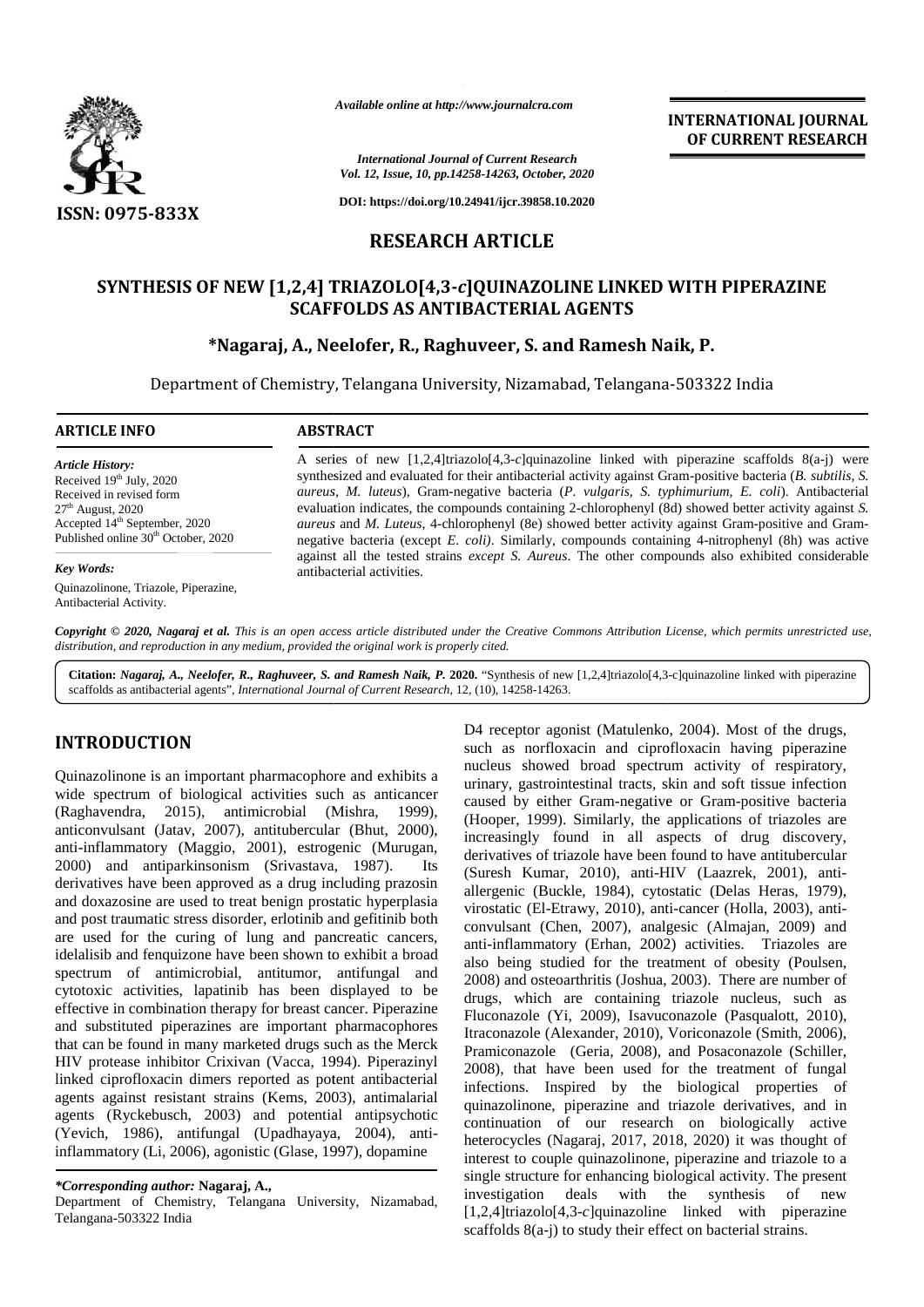#### **MATARIALS AND METHODS**

All reagents are commercial grade and were used as supplied. Reactions were monitored by thin-layer chromatography (TLC) on pre-coated silica gel  $F_{254}$  plates from Merck, and compounds visualized by exposure to UV light. Chromatographic columns 70–230 mesh silica gel for separations were used. Melting points were determined on a Fisher–Johns apparatus and are uncorrected. IR spectra were recorded using KBr disk on a Perkin–Elmer FTIR spectrometer. The  ${}^{1}$ H NMR and  ${}^{13}$ C NMR spectra were recorded on a Varian Gemini spectrometer (300 MHz for <sup>1</sup>H) and 75 MHz for  $^{13}$ C). Chemical shifts are reported in ppm units with respect to TMS as internal standard and coupling constants (*J*) are reported in Hz units. Mass spectra were recorded on a VG micro mass 7070H spectrometer.

**2-Phenyl-3,4-dihydro-4-quinazolinone (2):** To a stirred solution of anthranilamide **1** (0.01 mol) in absolute ethanol (10 mL), benzaldehyde (0.011 mol) and iodine (0/011 mol) was added and continued the stirring for about 15 min. The completion of the reaction was checked by TLC  $(CHCl<sub>3</sub>$ : MeOH, 8:2) and *poured the reaction mixture in water (25 mL).* The resulting precipitate was filtered and washed with sodium thiosulphate solution (5%) and then with water and recrystalized from acetonitrile to get pure compound 2 as light yellow solid in 91% yield. IR (KBr) *max*: 3341 (N-H), 3032 (CH-Ar), 1686 (C=O), 1612 (C=N) cm<sup>-1</sup>. <sup>1</sup>H NMR (300 then MHz, DMSO-*d*6): 7.30 (d, *J* = 7.4 Hz, 2H, ArH), 7.50 (d, *J*  $= 7.4$  Hz, 2H, ArH),  $7.75-8.00$  (m, 5H, ArH), 12.40 (s, 1H, NH); <sup>13</sup>C NMR (75 MHz, DMSO- $d_6$ ): 119.7, 124.6, 125.3, 126.0, 127.9, 128.7, 129.0, 130.2, 132.8, 141.5, 144,4, 160.8; MS:  $m/z$  208, 223 (M<sup>+</sup>+1).

**4-Chloro-2-phenylquinazoline (3):** To a stirred thionyl chloride (20 mL), compound **2** (0.01 mol) in portions and DMF (5 mL) dropwise was added and refluxed the mixture at  $80^{\circ}$ C for 3 h. After completion of reaction, the mixture was cooled and excess thionyl chloride was removed under reduced pressure. The residue obtained was dissolved in DCM (60 mL) and washed with a saturated solution of sodium carbonate thrice and dried. The solid obtained was recrystallized from ethanol to give compound **3** as brown solid in 78% yield. IR (KBr) *max*: 3045 (CH-Ar), 1618 (C=N), 1605 (C=C), 689 (C-Cl) cm<sup>-1</sup>. <sup>1</sup>H NMR (300 MHz, DMSO-*d*6): 7.57-7.65 (m, 4H, ArH), 7.85-7.89 (m, 2H, ArH), 8.16-8.20 (m, 2H, ArH); <sup>13</sup>C NMR (75 MHz, DMSO*d*6): 116.6, 125,0, 127.5, 128.6, 128.9, 129.1, 130.8, 133.8, 135.2, 149.8, 152.8, 161.3; MS: *m/z* 117, 205, 223, 237, 241  $(M^+ + 1)$ .

**5-Phenyl[1,2,4]triazolo[4,3-***c***]quinazolin-3-amine (4):** A mixture of compound **3** (0.01 mol) and thiosemicarbazide (0.01 mol) in ethanol (20mL) was refluxed for 8 h. The reaction mixture was cooled to room temperature and the solid separated, was filtered off, dried, and purified by coloumn chromatography (silica gel 60-120 mesh) using ethylacetate and *n*-hexane (3:2) as an eluent to afford the pure compound 4 as brown solid with yield 62%. IR (KBr)  $(C=C)$ , 145<br>  $\cdot$  3414 3361 (NH, ) 3028 (CH, Ar) 1610 (C-N) 1607 DMSO-d<sub>6</sub>): *max*: 3414, 3361 (NH2), 3028 (CH-Ar), 1610 (C=N), 1607 (C=C) cm<sup>-1</sup>. <sup>1</sup>H NMR (300 MHz, DMSO- $d_6$ ): 5.17 (s, 2H, NH2), 7.50-7.62 (m, 5H, ArH), 7.78-7.90 (m, 1H, ArH), 8.15-8.63 (m, 3H, ArH); <sup>13</sup>C NMR (75 MHz, DMSO-*d<sub>6</sub>*): 123.3, 125.0, 126.9, 127.1, 128.6, 129.2, 131.2, 132.4, 136.5, 143.4, 150.7, 153.0, 155.1; MS: *m/z* 261 (M<sup>+</sup>+1).

#### **5-Phenyl-3-piperazino[1,2,4]triazolo[4,3-***c***]quinazoline**

**(7):** To a solution of compound **6** (0.011 mol) in xylene (15 mL), compound 4 (0.01 mol) and *p*-toluenesulphonic acid (PTSA) (3%) was added and then heated the mixture to reflux at  $140-145$  °C for  $12-24$  h. After the completion of the reaction, crystalized the product by cooling to rt and purified by recrystallization to give pure compouns **7**.IR (KBr) *max*: 3332 (N-H), 3032 (CH-Ar), 1612 (C=N), 1605 (C=C), 1472  $(C-N)$  cm<sup>-1</sup>. <sup>1</sup>H NMR (300 MHz, DMSO- $d_6$ ): 3.35-3.40 (m, 4H, piperazine-H), 3.55-3.60 (m, 4H, piperazine-H), 5.70 (s, 1H, NH), 7.20-7.60 (m, 5H, ArH), 7.70-7.91 (m, 3H, ArH), 8.10 (d, *J* = 8.1 Hz, 1H, ArH); <sup>13</sup>C NMR (75 MHz, DMSO*d*6): 47.8, 49.5, 121.8, 123.4, 126.7, 127.0, 127.9, 128.3, 129.9, 132.8, 135.5, 141.5, 151.8, 155.8, 163.2; MS: *m/z* 330  $(M^{\dagger})$ .

**General procedure for the synthesis of Phenyl[4-(5-aryl [1,2,4]triazolo[4,3-***c***]quinazolin-3-yl)piperazino]methanone (8):** To a solution of corresponding carboxylic acid (0.01 mol) in DCM (20 mL), *N*-hydroxybenzotriazole-HOBt (0.01 mol), 4-dimethylaminopyridine-DMAP (0.01 mol) and *N*,*N* dicyclohexylcarbodiimide-DCC (0/011 mol) was added and stirred at room temperature for 30 min. To this reaction mixture, a solution of compound **7** (0.01 mol) in 10 mL  $CH<sub>2</sub>Cl<sub>2</sub>$  was added and continued the stirring for 20 h at rt. Filtered the reaction mixture and washed with saturated aq. NaHCO<sub>3</sub> and 1 mol/L HCl, and dried by anhy.  $Mg_2SO_4$  and then concentrated the solution in vacuum. The residue was purified by flash column chromatography on silica gel eluting with ethyl acetate-pettrolium ether (1:5) to give corresponding compounds 8(a-j).

#### **Phenyl[4-(5-phenyl[1,2,4]triazolo[4,3-***c***]quinazolin-3-yl)**

**piperazino]methanone (8a):** IR (KBr) *max*: 3028 (CH-Ar), 1701 (C=O), 1614 (C=N), 1602 (C=C), 1454 (C-N) cm<sup>-1</sup>. <sup>1</sup>H NMR (300 MHz, DMSO-d<sub>6</sub>): 3.40-3.50 (m, 4H, piperazine-H), 3.90-4.00 (m, 4H, piperazine-H), 7.32-7.55 (m, 10H, ArH), 7.80-7.90 (m, 3H, ArH), 8.10 (d, J = 8.1 Hz, 1H, ArH); <sup>13</sup>C NMR (75 MHz, DMSO-d<sub>6</sub>): 44.2, 49.0, 122.4, 123.4, 125.6, 127.0, 127.8, 128.2, 128.9, 129.1, 130.7, 131.9, 132.2, 133.8, 137.0, 144.7, 150.9, 155.1, 159.3, 167.5; MS: *m/z* 434 (M<sup>+</sup>).

**(4-Methylphenyl)[4-(5-phenyl[1,2,4]triazolo[4,3-***c***]quinazolin-3-yl)piperazino]methanone (8b):** IR (KBr) *max*: 3029 (CH-Ar), 2871 (CH-Ali), 1698 (C=O), 1611 (C=N), 1601 (C=C), 1453 (C-N) cm<sup>-1</sup>. <sup>1</sup>H NMR (300 MHz, DMSO- $d_6$ ): 2.55 (s, 3H, CH3), 3.35-3.40 (m, 4H, piperazine-H), 3.87- 3.95 (m, 4H, piperazine-H), 8.95-7.10 (m, 4H, ArH), 7.35- 7.50 (m, 5H, ArH), 7.82-7.91 (m, 3H, ArH), 8.12 (d,  $J = 8.1$ ) Hz, 1H, ArH); <sup>13</sup>C NMR (75 MHz, DMSO- $d_6$ ): 23.6, 44.3, 48.7, 122.3, 123.6, 126.5, 127.2, 127.9, 128.4, 128.9, 129.2, 129.9, 131.4, 132.6, 137.1, 141.4, 145.5, 151.0, 155.4, 158.2, 167.1; MS:  $m/z$  448 (M<sup>+</sup>).

**(4-Methoxyphenyl)[4-(5-phenyl[1,2,4]triazolo[4,3-***c***]quina zolin-3-yl)piperazino]methanone (8c):** IR (KBr) max: 3034 (CH-Ar), 2981 (CH-Ali), 1705 (C=O), 1615 (C=N), 1603 (C=C), 1451 (C-N), 1071 (C-O) cm<sup>-1</sup>. <sup>1</sup>H NMR (300 MHz, 3.90 (s, 3H, OCH<sub>3</sub>), 3.36-3.45 (m, 4H, piperazine-H), 3.90-4.00 (m, 4H, piperazine-H), 7.30-7.50  $(m, 9H, ArH), 7.80-7.90$   $(m, 3H, ArH), 8.12$   $(d, J = 8.1 Hz,$ 1H, ArH); <sup>13</sup>C NMR (75 MHz, DMSO- $d_6$ ): 57.3, 43.4, 49.1, 115.4, 123.1, 123.9, 126.7, 127.2, 128.2, 128.9, 129.2,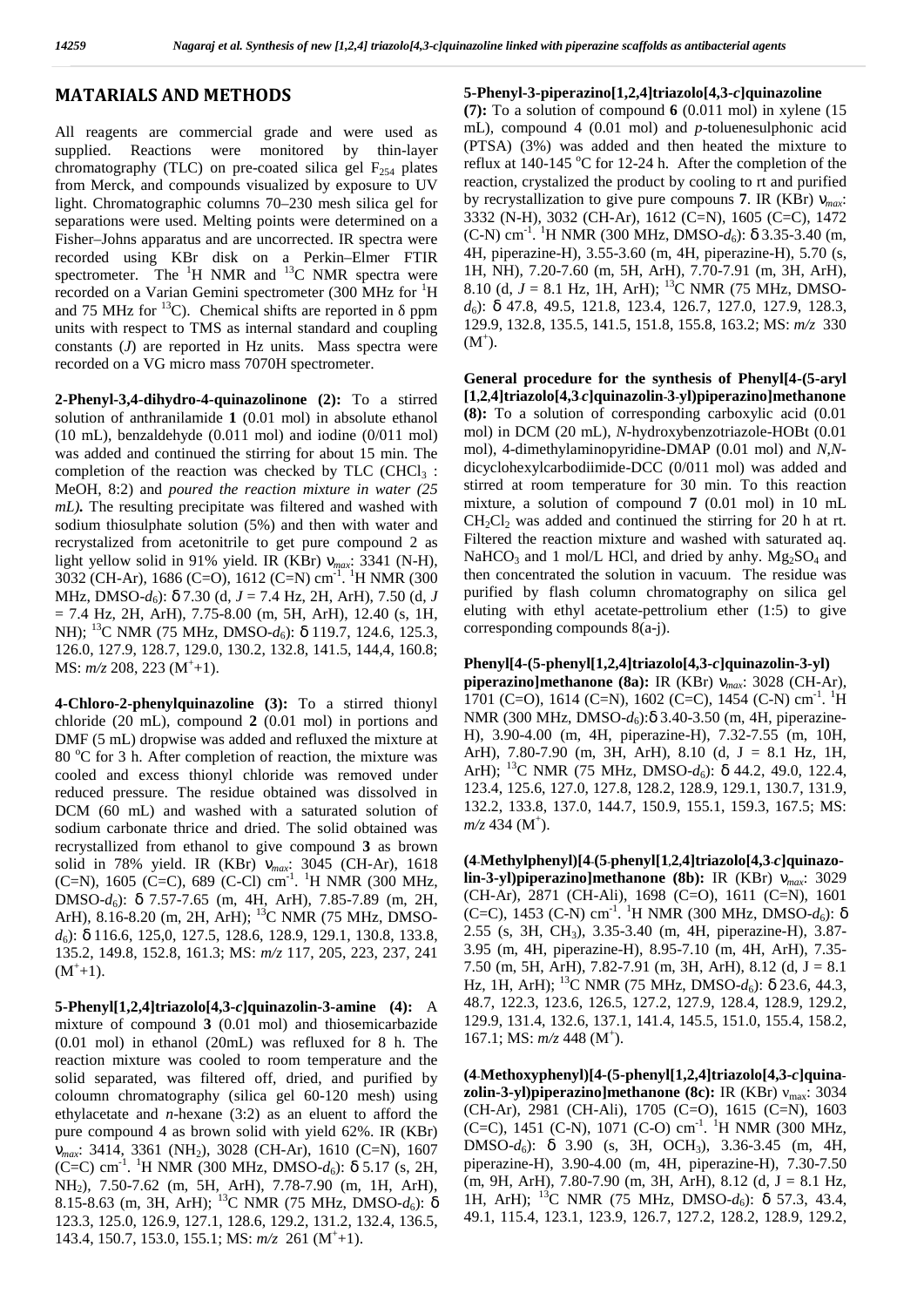130.2, 131.4, 132.5, 136.8, 143.5, 150.1, 154.7, 158.5, 159.6, 166.1; MS:  $m/z$  465 (M<sup>+</sup>+1).

**(2-Chlorophenyl)[4-(5-phenyl[1,2,4]triazolo[4,3-***c***]quinazo lin-3-yl)piperazino]methanone (8d):** IR (KBr) *max*: 3037 (CH-Ar), 1710 (C=O), 1610 (C=N), 1605 (C=C), 1451 (C- N), 689 (C-Cl) cm<sup>-1</sup>. <sup>1</sup>H NMR (300 MHz, DMSO- $d_6$ ): 3.30- 14 3.40 (m, 4H, piperazine-H), 3.80-3.85 (m, 4H, piperazine-H), 7.10-7.15 (m, 3H, ArH), 7.30-7.58 (m, 6H, ArH), 7.70-7.85  $(m, 3H, ArH)$ , 8.09 (d, J = 8.1 Hz, 1H, ArH); <sup>13</sup>C NMR (75 MHz, DMSO- $d_6$ ): 44.4, 48.6, 121.9, 123.5, 125.8, 126.7, 127.2, 127.9, 128.0, 128.9, 129.0, 130.5, 131.2, 132.4, 133.1, 135.1, 136.8, 143.5, 149.2, 154.4, 158.7, 165.2; MS: *m/z* 468  $(M^{\dagger})$ .

**(4-Chlorophenyl)[4-(5-phenyl[1,2,4]triazolo[4,3-***c***]quinazo lin-3-yl)piperazino]methanon (8e):** IR (KBr) <sub>max</sub>: 3022 (CH-Ar), 2954 (CH-Ali), 1699 (C=O), 1606 (C=N), 1610 (C=C), 1452 (C-N), 687 (C-Cl) cm<sup>-1</sup>. <sup>1</sup>H NMR (300 MHz, DMSO- $d_6$ ): 3.42-3.50 (m, 4H, piperazine-H), 3.95-4.00 (m, 4H, piperazine-H), 7.15 (d, J = 7.6 Hz, 2H, ArH), 7.31-7.58 (m, 7H, ArH), 7.75-7.85 (m, 3H, ArH), 8.15 (d, J = 8.1 Hz, 1H, ArH); <sup>13</sup>C NMR (75 MHz, DMSO- $d_6$ ): 44.3, 48.2, 122.1, 124.1, 126.9, 127.1, 128.0, 128.9, 129.0, 129.9, 131.2, 132.4, 133.0, 135.4, 136.5, 143.8, 149.3, 154.4, 158.4, 166.1; MS: *m/z* 468 (M<sup>+</sup>).

**(4-Hydroxyphenyl)[4(5-phenyl[1,2,4]triazolo[4,3-***c***]quina zolin-3-yl)piperazino]methanone (8f):** IR (KBr) *max*: 3349 (O-H), 3039 (CH-Ar), 1704 (C=O), 1611 (C=N), 1605 (C=C), 1457 (C-N), 1081 (C-O) cm<sup>-1</sup>. <sup>1</sup>H NMR (300 MHz, DMSO-*d*6): 3.36-3.40 (m, 4H, piperazine-H), 3.85-3.90 (m, 4H, piperazine-H), 5.26 (s, 1H, OH), 7.00 (d, J = 7.6 Hz, 2H, ArH), 7.30-7.50 (m, 7H, ArH), 7.80-7.85 (m, 3H, ArH), 8.07 (d,  $J = 8.1$  Hz, 1H, ArH); <sup>13</sup>C NMR (75 MHz, DMSO- $d_6$ ): 45.1, 48.7, 114.9, 122.5, 123.9, 127.5, 128.0, 128.2, 128.4, 128.9, 129.3, 130.1, 131.4, 135.9, 143.5, 148.7, 154.3, 158.8, 154.0, 166.1; MS:  $m/z$  451 (M<sup>+</sup>+1).

**(2-Hydroxyphenyl)[4(5-phenyl[1,2,4]triazolo[4,3-***c***]quina zolin-3-yl)piperazino]methanone (8g):** IR (KBr) max: 3345 (O-H), 3031 (CH-Ar), 1697 (C=O), 1610 (C=N), 1607 (C=C), 1459 (C-N), 1082 (C-O) cm<sup>-1</sup>. <sup>1</sup>H NMR (300 MHz, DMSO-*d*6): 3.40-3.45 (m, 4H, piperazine-H), 3.90-3.95 (m, 4H, piperazine-H), 5.18 (s, 1H, OH), 7.05-7.10 (m, 2H, ArH), 7.30-7.52 (m, 7H, ArH), 7.75-7.80 (m, 3H, ArH), 8.05 (d,  $J = 8.1$  Hz, 1H, ArH); <sup>13</sup>C NMR (75 MHz, DMSO- $d_6$ ): 43.9, 48.8, 118.1, 120.8, 121.9, 122.0, 123.2, 126.9, 127.1, 127.4, 127.9, 129.3, 130.6, 131.5, 133.1, 136.9, 144.1, 149.4, 153.9, 155.0, 158.4, 168.1; MS: *m/z* 451 (M<sup>+</sup>+1).

**(4-Nitrophenyl)[4-(5-phenyl[1,2,4]triazolo[4,3-***c***]quinazolin-3-yl)piperazino]methanone (8h):** IR (KBr) max: 3042 Its (CH-Ar), 1702 (C=O), 1613 (C=N), 1601 (C=C), 1522 <sub>quin</sub> (N=O), 1455 (C-N) cm<sup>-1</sup>. <sup>1</sup>H NMR (300 MHz, DMSO- $d_6$ ): 3.36-3.40 (m, 4H, piperazine-H), 3.70-3.80 (m, 4H, piperazine-H), 7.30-7.50 (m, 5H, ArH), 7.75-7.85 (m, 7H, ArH), 8.11 (d,  $J = 8.1$  Hz, 1H, ArH); <sup>13</sup>C NMR (75 MHz, DMSO-*d*6): 43.8, 49.2, 123.1, 123.9, 123.6, 126.9, 127.8, 128.0, 128.9, 129.5, 130.7, 131.4, 137.1, 143.8, 144.0, 147.3,  $\frac{114}{150}$ 149.7, 154.4, 158.2, 165.1; MS: *m/z* 479 (M<sup>+</sup> ).

**[4-(5-Phenyl[1,2,4]triazolo[4,3-***c***]quinazolin-3-yl)piper azino](3-pyridyl)methanone** (8i): IR (KBr) <sub>max</sub>: 3044 (CH-Ar), 1696 (C=O), 1619 (C=N), 1610 (C=C), 1455 (C-N) cm-

<sup>1</sup>. <sup>1</sup>H NMR (300 MHz, DMSO- $d_6$ ): 3.33-3.40 (m, 4H, piperazine-H), 3.86-3.92 (m, 4H, piperazine-H), 7.27-7.52 (m, 6H, ArH), 7.81-7.90 (m, 4H, ArH), 8.06 (d, *J* = 8.1 Hz, 1H, ArH), 8.50-8.60 (m, 2H, ArH); <sup>13</sup>C NMR (75 MHz, DMSO- $d_6$ ): 43.9, 49.1, 123.5, 123.9, 127.1, 127.9, 128.0, 128.9, 130.3, 130.9, 131.8, 132.4, 133.1, 136.8, 141.7, 145.8, 148.7, 151.1, 154.2, 157.4, 167.4; MS: *m/z* 435 (M<sup>+</sup> ).

**[4(5-Phenyl[1,2,4]triazolo[4,3-***c***]quinazolin-3-yl)piperazino] (2-thienyl)methanone (8j):** IR (KBr) max: 3036 (CH-Ar), 1704 (C=O), 1611 (C=N), 1608 (C=C), 1456 (C-N), 1030 (C-S-C) cm<sup>-1</sup>. <sup>1</sup>H NMR (300 MHz, DMSO- $d_6$ ): 3.39-3.48 (m, 4H, piperazine-H), 3.86-3.95 (m, 4H, piperazine-H), 7.05-7.10 (m, 2H, ArH), 7.28-7.56 (m, 6H, ArH), 7.75-7.86 (m, 3H, ArH), 8.11 (d,  $J = 8.1$  Hz, 1H, ArH); <sup>13</sup>C NMR (75) MHz, DMSO- $d_6$ : 44.3, 49.1, 122.0, 123.8, 127.0, 127.8, 128.1, 129.0, 129.7, 130.4, 131.0, 131.9, 132.5, 135.8, 136.4, 144.1, 151.2, 153.4, 158.5, 166.2; MS: *m/z* 441 (M<sup>+</sup>+1).

### **RESULTS AND DISCUSSION**

The anthranilamide 1 on reaction with benzaldehyde in the presence of iodine in ethyl alcohol at stirring for 15 minutes to yield 2-phenyl-3,4-dihydro-4-quinazolinone 2, which on chlorination with thionyl chloride in DMF at reflux for 3 h, gave 4-chloro-2-phenylquinazoline 3. The compound 3 on cyclo condensation with thiosemicarbazide in ethyl alcohol at reflux for 8 h, furnished the 5-phenyl[1,2,4]triazolo[4,3 *c*]quinazolin-3-amine 4 in good yields. The compound 4 when reacted with compound 6, in the presence of p-TsOH in xylene at 145  $^{\circ}$ C for 12-24 h, afforded the 5-phenyl-3piperazino[1,2,4]triazolo[4,3-*c*]quinazoline 7, which on reaction with corresponding aryl/heteryl carboxylic acid using HOBt, DMAP and DCC in DCM solvent at room temperature for 20 h to afford the corresponding phenyl[4-(5- [4,3-*c*]quinazolin-3-yl) piperazino] methanone 8(a-j) in good yields (Scheme 1). The structure of compounds was established from their IR, MS and NMR spectral analyses.

IR spectrum of **2,** the absorption bands due to C=O and NH are appeared at  $1686$ ,  $3341$  cm<sup>-1</sup>. The C=N absorption band appeared at  $1612 \text{ cm}^{-1}$ . Its <sup>1</sup>H NMR spectra, the aromatic protons of both phenyl groups were appeared as a multiple at 7.30-8.00 and NH proton of quinazolinone ring appeared as 12.4 ppm. Its  $^{13}$ C NMR specta, the signals of quinazolinone ring appeared at 124.6, 141.5, 144.4, 160.8, ppm. In the IR spectrum of **3,** the absorption bands appeared at 1618 (C=N), 1605 (C=C) and 689 (C-Cl) cm<sup>-1</sup>. Its <sup>1</sup>H NMR spectrum, the signals appeared for the protons of aromatic ring in the range of at 7.57-8.20.

 ${}^{13}$ C NMR specta, the signals appeared for quinazolinone ring at 116.6, 149.8, 152.8 and 161.3 ppm. In the IR spectrum of 4, the absorption bands appeared at 3414, 3361 (NH<sub>2</sub>), 1610 (C=N) cm<sup>-1</sup>. Its <sup>1</sup>H NMR spectrum, the signals appeared for the protons of aromatic ring in the range of at 7.50-8.63 and the protons of  $NH_2$  group appeared as a singlet at  $5.17$  ppm,  ${}^{13}$ C NMR specta, the signals appeared for quinazolinone ring at 123.3, 143.4, 155.1 and the signals of triazole ring at 150.7, 153.0 ppm.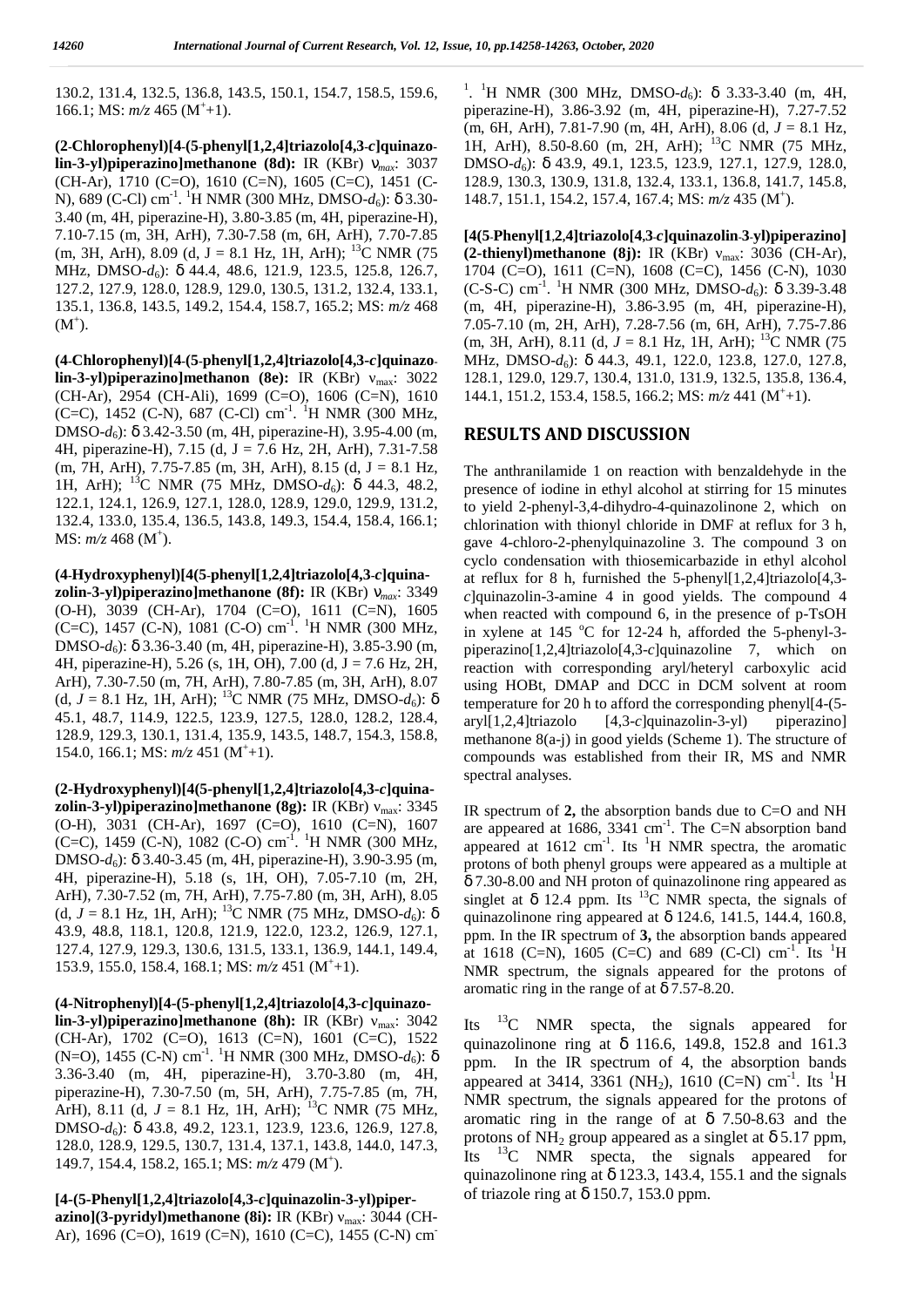

**Scheme 1. Schematic route for the synthesis of compounds 8(a-j)**

The IR spectrum of 7, the absorption bands corresponding to NH and C=N appeared at 3332 and 1612 cm<sup>-1</sup>. Its <sup>1</sup>H NMR **CONC** spectrum, the signals for methylene protons of piperazine appeared as multiplets at 3.35-3.40 and 3.55-3.60 ppm integrating four protons in each, the signal at 5.70 as singlet for one proton is assigned to NH, the other aromatic protons appeared in the range of 7.20-8.10 for nine protons. Its  $^{13}$ C NMR spectra, showed the signals of piperazine ring at 47.8 and 49.5 ppm, the quinazoline ring carbons at 123.4, 141.5 and 151.8 ppm, the triazole ring carbons at 155.8 and 63.2 ppm. The other signals were observed at the expected region. The IR spectra of compounds 8a, C=O and C=N absorption bands appeared at  $1701 \cdot 1614 \cdot cm^{-1}$  respectively. Its proton NMR spectra, showed the signals for protons of piperazine ring at 3.40-3.50 and 3.90-4.00 ppm, the other aromatic protons appeared at the expected region. Its <sup>13</sup>C NMR spectra, showed the signals of piperazine at 44.2, 49.0, the triazole ring at 155.1, 167.5 ppm.

**ANTIBACTERIAL ACTIVITY:** The *in vitro* antibacterial activity of compounds **8(a-j)** were evaluated against Gram +ve bacteria (*Bacillus subtilis*, *Staphylococcus aureus, Micrococcus luteus*) and Gram -ve bacteria (*Proteus vulgaris, Salmonella typhimurium, Escherichia coli*) by broth dilution method (Villanova, 1982).

The lowest concentration required to arrest the growth of acteria was regarded as the minimum inhibitory concentration (MIC, µg/mL) was determined for all the compounds and presented in **Table 1**. All assays included the solvent and reference controls, Ampicillin was used as standard drug. The investigation of antibacterial screening data revealed that all the tested compounds exhibited interesting biological activity, however, with a degree of variation.

**Table 1: Antibacterial activity of compounds 8(a-j)**

| Compound   | Minimum inhibitory concentration (MIC $\mu$ g/mL) |        |        |             |             |      |    |
|------------|---------------------------------------------------|--------|--------|-------------|-------------|------|----|
|            | В.                                                | S.     | М.     | $P_{\cdot}$ | S.          | Е.   |    |
|            | subtilis                                          | aureus | luteus | vulgaris    | typhimurium | coli |    |
| 8a         | 6.23                                              | 25.0   | 12.5   | 25.0        | 25.0        | 25.0 | Вι |
| 8b         | 6.25                                              | 12.5   | 3.12   | 25.0        | 12.5        | 12.5 |    |
| 8c         | 1.56                                              | 6.25   | 12.5   | 6.25        | ---         | ---  |    |
| 8d         | 3.12                                              | 1.56   | 1.56   | 6.25        | 6.25        | 25.0 |    |
| 8e         | 1.56                                              | 1.56   | 1.56   | 3.12        | 3.12        | 25.0 |    |
| 8f         | 6.25                                              | 12.5   | 6.25   | 25.0        |             |      |    |
| 8g         | 12.5                                              | 25.0   | 12.5   | 12.5        | 12.5        | 25.0 |    |
| 8h         | 1.56                                              | 3.12   | 1.56   | 3.12        | 1.56        | 12.5 |    |
| 8i         | 12.5                                              | 6.25   | 12.5   | 25.0        | 12.5        | 25.0 |    |
| 8j         | 6.25                                              | 12.5   | 12.5   | 6.25        | 25.0        |      |    |
| Ampicillin | 1.56                                              | 1.56   | 1.56   | 3.12        | 3.12        | 12.5 |    |

Note:  $-\text{indicates, strains are resistant to the compound} > 25 \sim g/mL \text{ conc.}$ 

Antibacterial evaluation of compounds 5(a-j) indicates, that these compounds showed considerable inhibition towards all the tested bacteria. Amongst them, compounds containing 2 chloroyphenyl (8d), 4-chlorophenyl (8e) and 4-nitrophenyl (8h) groups on piperazine ring showed considerable activity against tested bacterial strains. Compound, 8d showed better activity against *S. aureus* and *M. Luteus*, compound (8e) showed better activity against Gram-positive and Gram negative bacteria (except *E. coli)*. Similarly, compounds containing 4-nitrophenyl (8h) was active against all the tested strains *except S. Aureus*. The other compounds also exhibited considerable antibacterial activities.

#### **CONCLUSION**

A series of new [1,2,4]triazolo[4,3-*c*]quinazoline linked with piperazine scaffolds **8(a-j)** were synthesized and evaluated for their antibacterial activity against various Gram positive and Gram negative bacterial strains. Antibacterial evaluation indicates, the compounds containing 2-chlorophenyl (**8d)** showed better activity against *S. aureus* and *M. Luteus*, 4 chlorophenyl (**8e**) showed better activity against Gram positive and Gram-negative bacteria (except *E. coli)*. Similarly, compounds containing 4-nitrophenyl (**8h)** was active against all the tested strains *except S. Aureus*. The other compounds also exhibited considerable antibacterial activities and emerged as potential molecules for further development.

#### **Acknowledgements**

The authors are thankful to the Director, Indian Institute of Chemical Technology, Hyderabad, India, for providing NMR and mass spectral data. Financial assistance from the UGC, New Delhi, India, in the form of UGC-National Fellowship for Higher Education (NFHE) is gratefully acknowledged.

#### **REFERENCES**

- Alexander, A., Tom, P., Caremans, J. V., Guy Van den, M., Johan, A. M., Patrick, A. 2010. "Growth of itraconazole nanofibers in supersaturated simulated intestinal fluid randy mellaerts" *Molecular Pharmaceutics*, Vol. 7, pp. 905–913.
- Almajan, G. L., Barbucenau, S. F., Almajan, E. R., Draghici, C., Saramet, G. 2009. "Synthe- sis, characterization and antibacterial activity of some triazole Mannich bases carrying diphenylsulfone moieties" *European Journal of Medicinal Chemistry*, Vol. 44, pp. 3083–3089.
- Bhat, A. R., Shenoy, G., Kotain, M. 2000. "Synthesis and biological activities of Mannich bases of 7-nitro-2 methyl-quinazolin-4(3*H*)-one" *Indian Journal of Heterocyclic Chemistry*, Vol. 9, pp. 319-320.
- Buckle, D. R., Rockell, C. J., Smith, H., Spicer, B. A. 1984. "Studies on 1,2,3-triazoles: synthesis and antiallergic properties of 9-oxo-1*H*, 9*H*-benzothiopyrano[2,3-*d*]- 1,2,3-triazoles and their S-oxides" *Journal of Medicinal Chemistry*, Vol. 27, pp. 223–227.
- Chen, J., Sun, X. Y., Chai, K. Y., Lee, J. S., Song, M. S., Quan, Z. S. 2007. "Synthesis and anticonvulsant evaluation of 4-(4-alkoxylphenyl)-3-ethyl-4H-1,2,4 triazoles as open-chain analogues of 7-alkoxyl-4,5 dihydro[1,2,4]triazolo[4,3-a]quinolines" *Bioorganic and Medicinal Chemistry*, Vol. 15, pp. 6775–6781.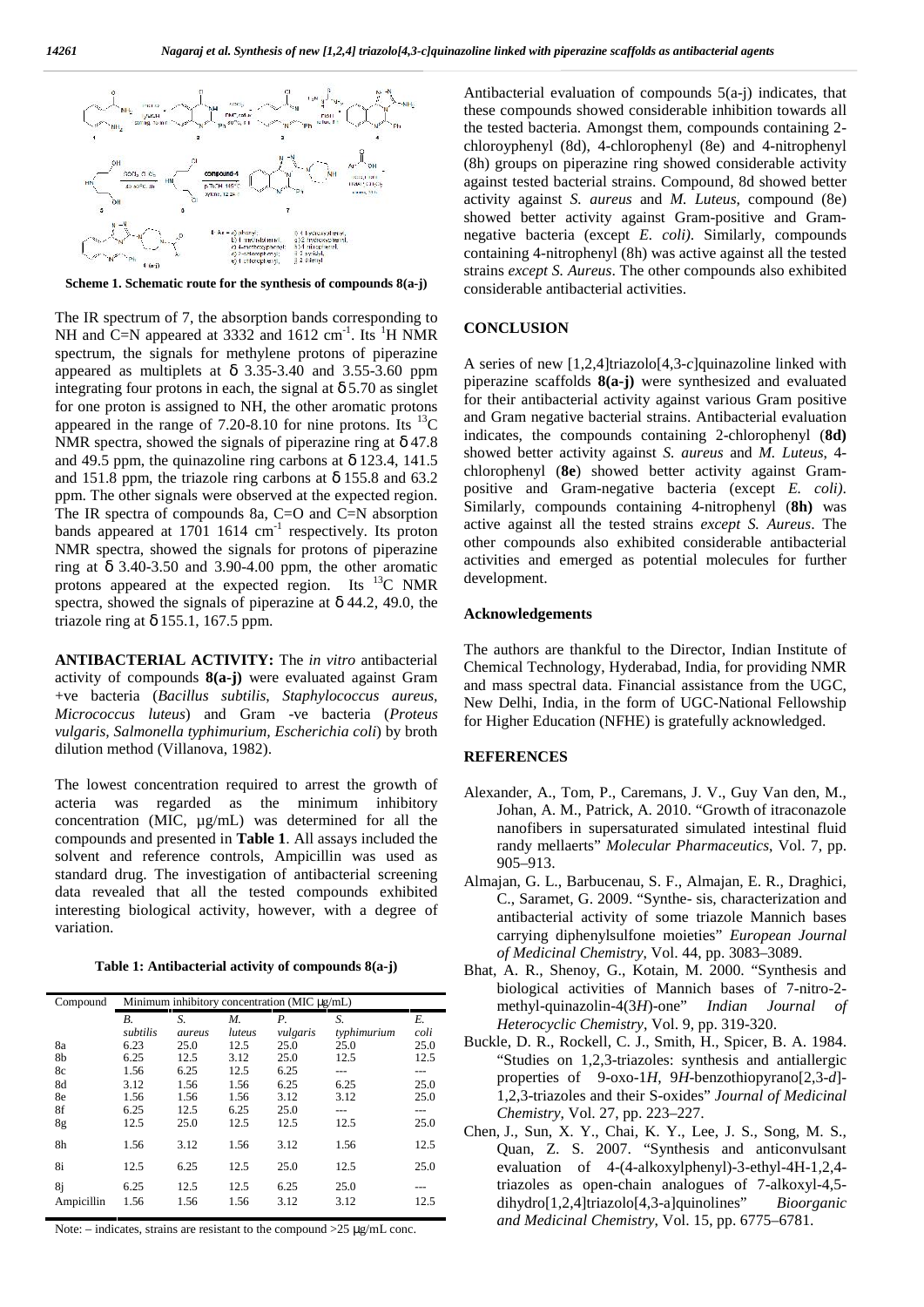- De las Heras, F. G., Alonso, R., Alonso, G. 1979. "Alkylating nucleosides: synthesis and cytostatic activity of *N*-glycosyl(halomethyl)-1,2,3-triazoles: A new type of alkylating agent" *Journal of Medicinal Chemistry*, Vol. 22, pp. 496–501.
- El-Etrawy, A. S., Abdel-Rahman, A. A. H. 2010. "Synthesis and antiviral evaluation of 1,3-dimethyl-6-(1*H*-1,2,3 triazol-1-yl)pyrimidine-2,4(1*H*,3*H*)-dione derivatives" *Chemistry of Heterocyclic Compounds*, Vol. 46, p.p. 1105–1108.
- Erhan, P., Gülay, S., Pelin, K., Tuğba, D., Gülçin, A. 2002. "Synthesis and anti-inflamma- tory activity of 1 acylthiosemicarbazides, 1,3,4-oxadiazoles, 1,3,4 thiadiazoles and 1,2,4-triazole-3-thiones" *Il Farmaco*, Vol. 57, pp. 101–107.
- Geria, A. N., Scheinfeld, N. S. 2008, "Pramiconazole, a triazole compound for the treatment of fungal infections" *Drugs*, Vol. 11, pp. 661–670.
- Glase, S. A., Akunne, H. C., Georgia, L. M., Heffner, T. G., Mackengie, R. G., Manley, P. J., Pugsley, T. A., Wise, L. D. 1997. "Substituted [(4-phenylpiperazinyl) methyl]benz- amides: selective dopamine  $D_4$  agonists" *Journal of Medicinal Chemistry*, Vol. 40, pp. 1771– 1772.
- Holla, B. S., Veeranna, B., Shivananda, M. K., Poojary, B. 2003. "Synthesis characterization and anticancer activity studies on some Mannich bases derived from 1,2,4-triazoles" *European Journal of Medicinal Chemistry*, Vol 38, pp. 759–767.
- Hooper, D. C. 1999. "Mode of action of fluoroquinolines" *Drugs*, Vol. 58, pp. 6–10.
- Jatav, V., Mishra, P., Kashaw, S., Stables, J. P. 2007. "Synthesis and CNS depressant activity of some novel 3-[5-substituted-1,3,4-thiadiazole-2-yl]-2-styryl quinazoline-4(3H)-one" *European Journal of Medicinal Chemistry*, Vol. XX, pp. 1-7.
- Joshua, S. T., John, C. V. R., Michael, G. N., Michael, P. C., Biswanath, De., Lily, C. H., Michael, J. J. 2003. "The development of new triazole based inhibitors of tumor necrosis factor- (TNF- ) production" *Bioorganic and Medicinal Chemistry Letters*, Vol. 13, pp. 1609–1618.
- Kerns, R. J., Rybak, M. J., Kaatz, G. W., Vaka, F., Cha, R., Grucz, R. G., Diwadkar, V. U. 2003. "Structural features of piperazinyl-linked ciprofloxacin dimers required for activity against drug-resistant strains of Staphylococcus aureus" *Bioorganic & Medicinal Chemistry Letters*, Vol. 13, pp. 2109–2112.
- Laazrek, H. B., Taourirte, M., Oulih, T., Barascut, J. L., Imbach, J. L., Pannecouque, C., Wintrouw, M., De Clercq, E. 2001. "Synthesis and anti-HIV activity of new modified 1,2,3-triazole acyclonucleosides" *Nucleoside Nucleotides Nucleic Acids*, Vol. 20, pp. 1949–1960.
- Li, H. Y., Morisseau, C., Hammock, B. D., Long, Y. Q. 2006. "The 5-substituted piperazine as a novel secondary pharmacophore greatly improving the physical proper- ties of urea-based inhibitors of soluble epoxide hydrolase" *Bioorganic & Medicinal Chemistry*, Vol. 14, pp. 6586–6592.
- Maggio, B., Daidone, G., Demetrio, R., Plescia, S., Mantione, L, Cutuli, V. M., Mangano, N. G., Caruso, A. 2001. "Synthesis and pharmacological study of ethyl 1-methyl-5-(substituted3,4-dihydro-4-oxoquinazolin-3 yl)-1H-pyrazole-4-acetates" *European Journal of Medicinal Chemistry*, Vol. 36, pp. 737-742.
- Matulenko, M. A., Hakeem, A. A., Kolasa, T., Nakane, M., Terranova, M. A., Uchic, M. E., Miller, L. N., Chang, R., Donnelly-Roerts, D. L., Namovic, M. T., Moreland, R. B., Brioni, J. D., Stewart, A. O., Kimara, M., Masuda, T., Yamada, K. 2004. "Synthesis and functional activity of (2-aryl-1-piperazinyl)-N-(3 methylphenyl)acetamides: selective dopamine D<sup>4</sup> receptor agonists" *Bioorganic & Medicinal Chemistry*, Vol. 12, pp. 3471–3483.
- Mishra, P., Namdeo, K. P., Jain, S. K., Jain, S. 1999. "Synthesis and antimicrobial activity of 4 thiazolidinones" *Asian Journal of Chemisry*, Vol. 11, pp. 55-58,
- Murugan, V., Bhaskaran, M. V., Rama Sarma, G. V. S., Ramanathan, M., Suresh, B. 2000. "Synthesis and estrogenic screening of some new quinazolinonyl triazoles" *Indian Journal of Heterocyclic Chemistry*, Vol. 9, pp. 267-270.
- Nagaraj, A., Aparna, M., Ramesh Naik, P., Raghuveer, S., Nageswara Rao, G. 2017. "Design, synthesis and antibacterial activity of nove pyrazolyldihydro pyrimidinones" *International Journal of Current Research*, Vol. 9, pp. 62361-62365.
- Nagaraj, A., Srinivas, S., Neelofer, R. 2018. "Synthesis and biological study of novel triazole analogues of benzothiazepines" *International Journal of Current Research*, Vol. 10, pp. 75903-75907.
- Nagaraj, A., Ramesh Naik, P., Raghuveer, S., Amala, G. 2020. "Synthesis and in vitro study of new thiazolidinones with barbituric acid scaffold as antimicrobial agents" *International Journal of Current Research*, Vol. 12, pp. 10002-10007.
- National Committee for Clinical Laboratory Standards (NCCLS). Standard methods for dilution antimicrobial susceptibility tests for bacteria, which grows aerobically. 1982. *Nat. Comm. Lab. Stands*. Villanova, pp. 242,
- Pasqualotto, A. C., Denning, D. W. 2010. "New and emerging treatments for fungal infections" *Journal of Antimicrobial Chemotherapy, Vol.* 61, pp. i19–i30.
- Poulsen, S. A., Wilkinson, B. L., Innocenti, A. 2008. "Inhibition of human mitochondrial carbonic anhydrases VA and VB with para-(4-phenyltriazole-1 yl)-benzene sulphon- amide derivatives" *Bioorganic and Medicinal Chemistry Letters*, Vol. 18, pp. 4624– 4627.
- Raghavendra, N. M., Niranjan, M. S., Venkatesh, P., Prashantha Kumar, B. R., Gowda, N. B., Sripathi, M. S. 2015. "Synthesis and biological activity of some substituted 2-phenyl-quinazolin-4-one" *Asian Journal of Chemistry*, Vol. 17, pp. 57-65.
- Ryckebusch, A., Poulain, R., Maes, L., Debreu-Fontaine, M. A., Mouray, E., Grellier, P., Sergheraert, C. 2003. "Synthesis and *in vitro* and in vivo antimalarial activity of N-(7-chloro-4-quinolyl)-1,4-bis(3-aminopropyl)piper azine derivatives" *Journal of Medicinal Chemistry*, Vol. 46, pp. 542–557.
- Schiller, D. S., Fung, H. B. 2008. "Posaconazole: an extended-spectrum triazole antifungal agent" Clinical Therapeutics, Vol. 29, pp. 1862–1886.
- Smith, J., Safdar, N., Knasinski, V., Simmons, W., Bhavnani, S. M., Ambrose, P. G., Andes, D. 2006, "Voriconazole therapeutic drug monitoring" Antimicrobial Agents Chemotherapy, Vol. 50, pp. 1570–1572.